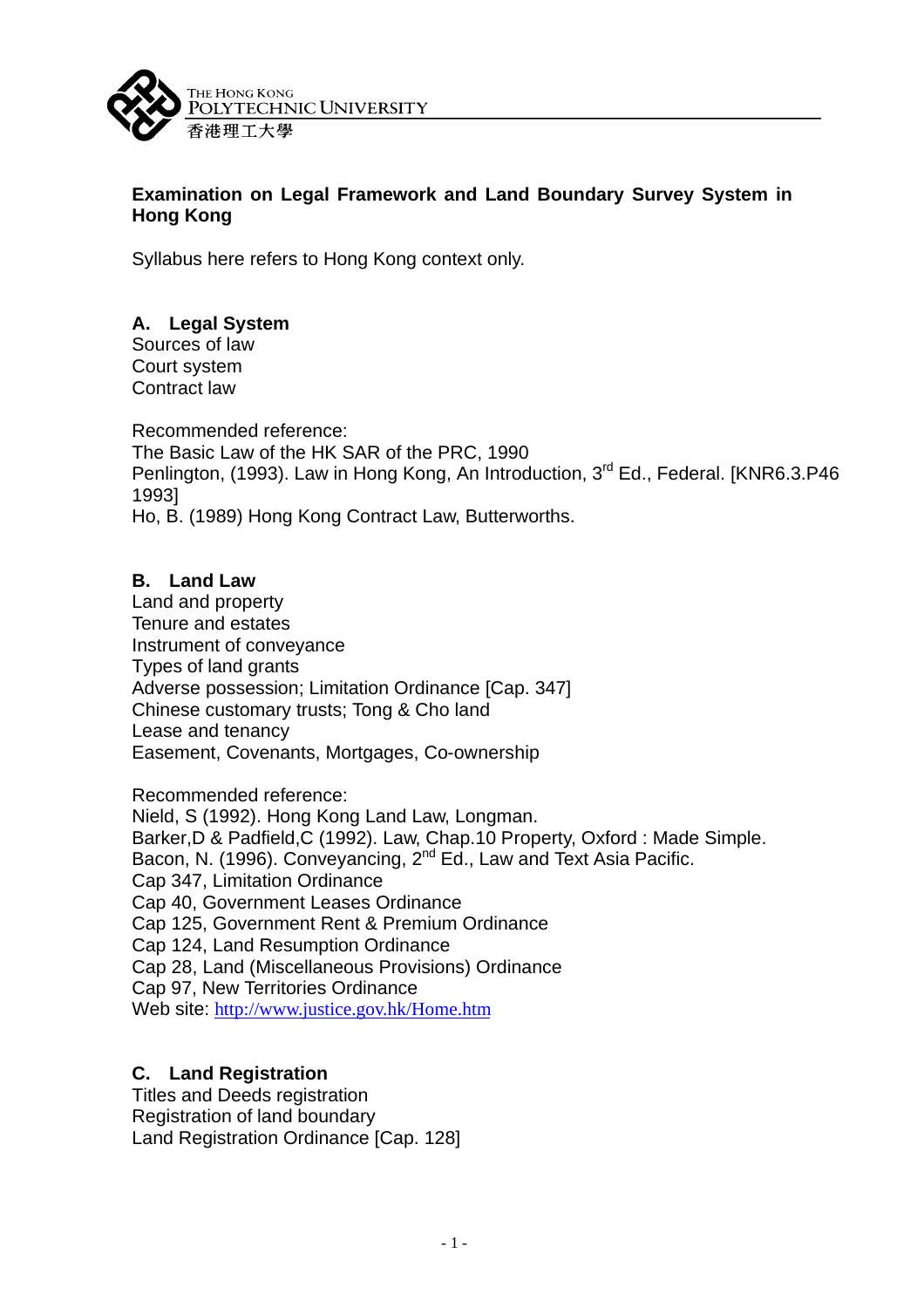

Recommended reference: Simpson,S. (1976). Land law and registration. Larson, G. (1991). Land Registration and Cadastral Systems, Harlow. Willoughby, P. & Wilkinson, M. (1995). Registration of Titles in Hong Kong, Butterworths. Land Registry information package, 1997 Cap 128, Land Registration Ordinance Cap 219, Conveyancing and Property Ordinance Web site: http://www.justice.gov.hk/Home.htm

## **D. Land survey related ordinances**

Surveyors Registration Ordinance [Cap. 417] Land Survey Ordinance [Cap. 473] The Hong Kong Institute of Surveyors Ordinance [Cap.1148]

Recommended reference: Web site: http://www.justice.gov.hk/Home.htm

## **E. Land administration**

Land disposal & acquisition Land resumption Land use planning Small House Policy

Recommended reference:

Lands Department, (1994). Land Administration in Hong Kong, Government Printer, March 1994.

Lands Department (1996). 'Lands Department', Government Printer, Oct 1996. Planning Department, (1997). Town Planning in Hong Kong – A Quick Reference. Planning Department, (1996). Hong Kong – City of Vision, Hinge Marketing Ltd. Web page : www.info.gov.hk/landsd/

Web page : http://www.info.gov.hk/planning/index\_e.htm

#### **F. Land boundary survey system**

Demarcation District Survey Survey control systems Basic mapping Land boundary records

Recommended reference:

Survey and Mapping Office, (1999), Hong Kong: The Facts, Mapping, published by the Information Services Department.

Survey and Mapping Office, (1997), Identification of old lot boundaries in the New Territories, SMO, Lands Department.